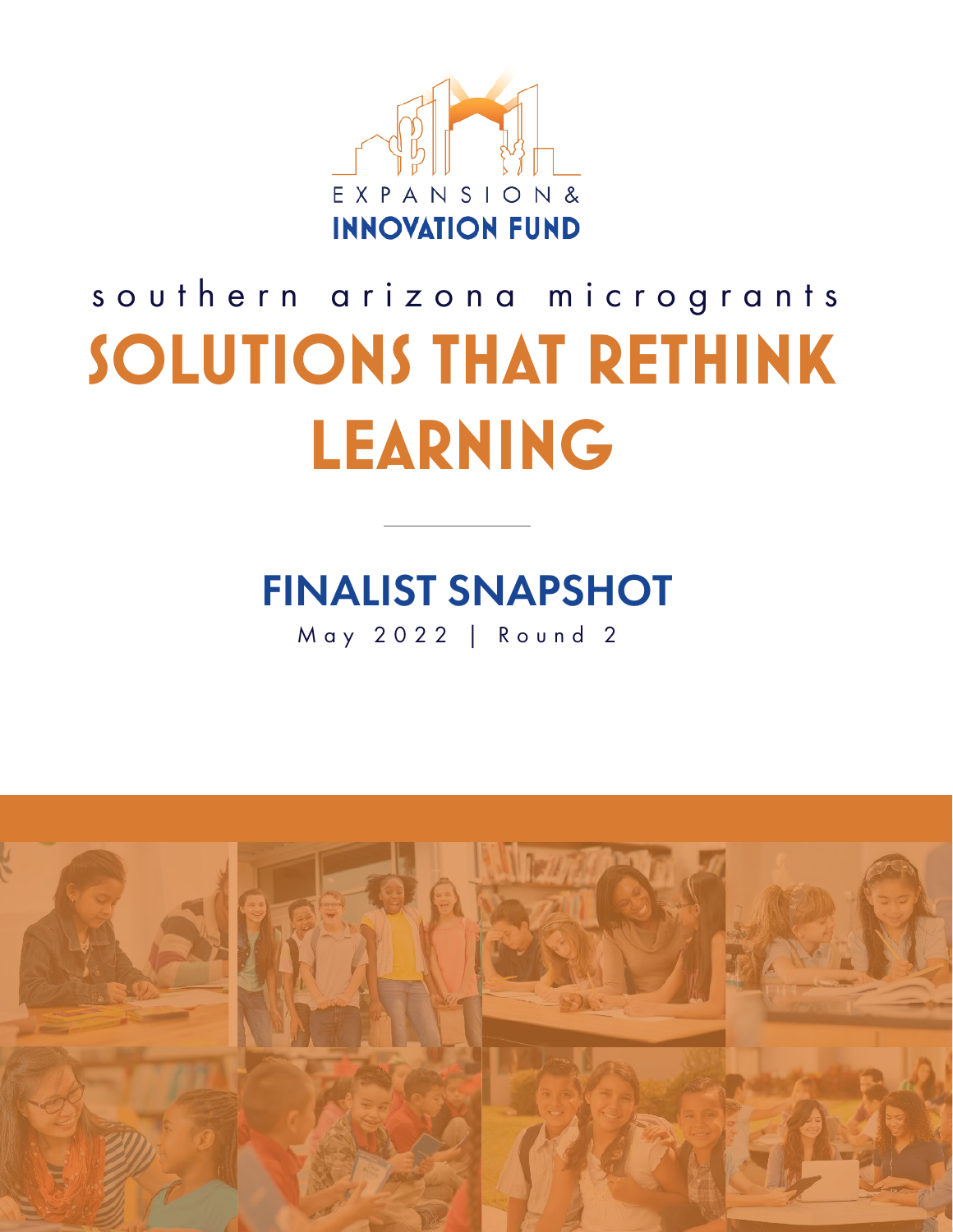## **GILA VISTA JUNIOR HIGH SCHOOL**

Yuma County | Rural Public District | Principal

## **YUMA ELEMENTARY SCHOOL DISTRICT**

Problem: Mesa Heights neighborhood youth are largely cut off from extracurricular fine arts activities, as families cannot afford to take part in fee-based recreational activities and existing arts activities are not available near the Mesa Heights area and thus inaccessible to youth who rely on walking. During the pandemic, opportunities for students to collaborate in person with peers – from their own neighborhood and outside of it – disappeared, severely limiting opportunities for academic and social growth. This proposal is part of the plan to fill that void with a bold community partnership and access to educated adult role models and artists to alleviate the imbalance.

Solution: This proposal fits in an ambitious plan involving the City of Yuma, Yuma School District One, and numerous community partners braiding together their resources to remove barriers to accessible, high-quality, cost-free, mentored activities for neighborhood low-income young people grades K-12, whether they attend the traditional public school or not. This Microgrant will create a hub for arts enrichment in the late afternoons, evenings, and Saturday activities so youth can join through a combination of partnerships, engaging activities, and mentoring by volunteer community experts. The grant will be used to refurbish antiquated facilities including the Gila Vista performance stage and necessary upgrades include providing adequate curtains, updating the sound system, adding wireless capability, and replacing the lighting system. The Arts Enrichment Hub will also be used by community groups, such as the community theater group, local college music groups, and high school mariachi bands to bring performances to the Mesa Heights neighborhood. The vision is to enrich the quality of life for Mesa Heights residents, giving adults and youth an enticing venue to build skills in music, drama, visual arts, public speaking and debate, audio mixing, and other media modalities, concerns, and productions.

Community Partners: McGraw Elementary School - Yuma Elementary School District One, City of Yuma – Neighborhood Services Division, Arizona Western College Music Department, Yuma Community Theater, YMCA of Yuma, Yuma Music Educators Association, Yuma Union High School District

## **\$25,000** Grant Award

### **DEMOGRAPHICS**

The target school community for this proposal is the Mesa Heights Neighborhood Revitalization Strategy Area in Yuma, Arizona, designated by the City as "one of the most distressed areas" suffering from extreme poverty with 72% of residents living at the federal low or moderate income level. In addition, 14% of students have parents who are mobile migrant farm workers; 85% are Hispanic youth; only 12% of feeder school and 10% of Gila Vista students participated in any extracurricular activities outside of school.

> Grade Levels Served **K-12**

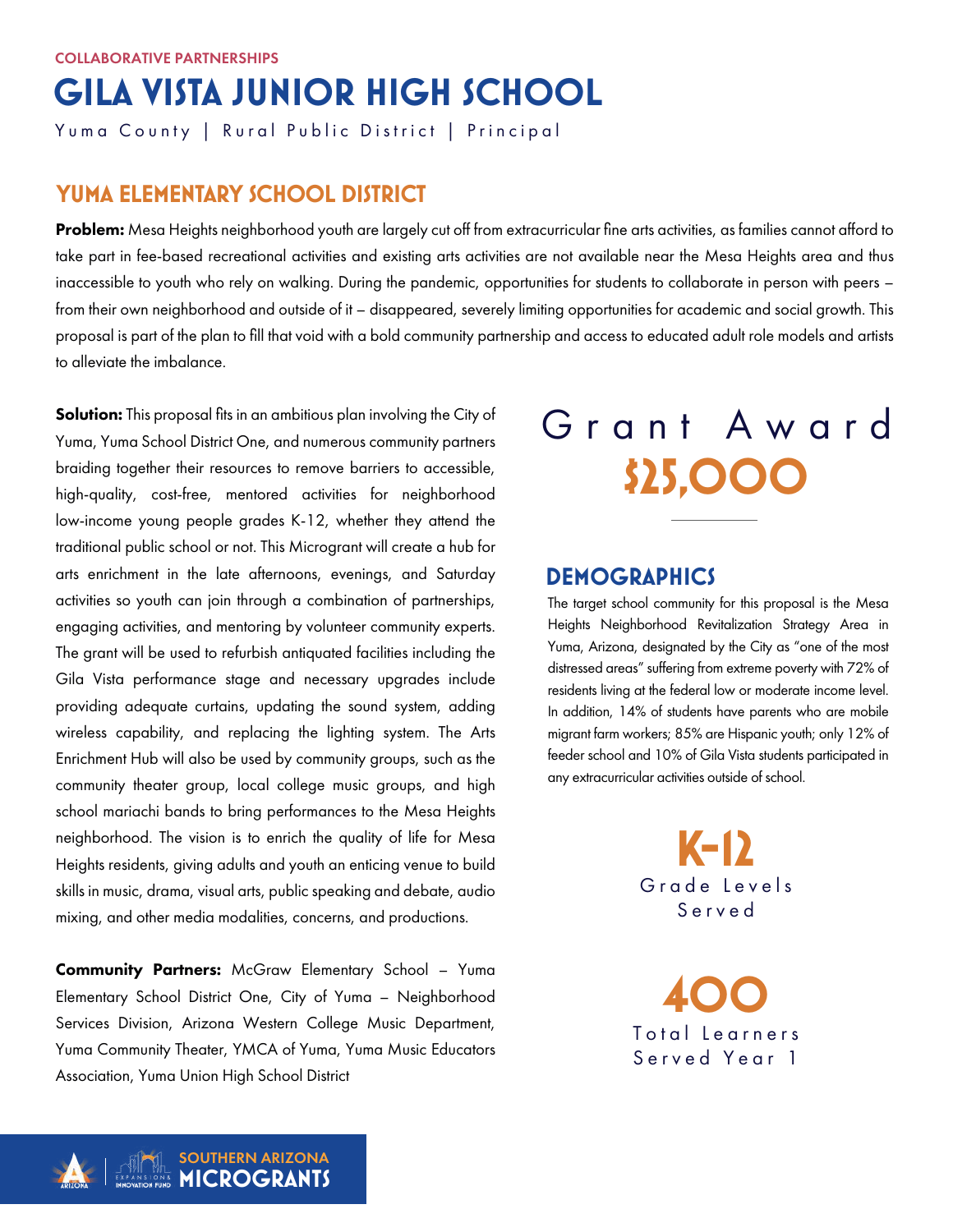COMMUNITY CONNECTEDNESS

## **MEXICAYOTL ACADEMY OF EXCELLENCE**

Santa Cruz County | Rural Charter | School Leader

Problem: Mexicayotl Academy of Excellence is located on the international border of the U.S. and Mexico in the community of ambos Nogales, which includes the twin cities of Nogales, Arizona and Nogales, Sonora.

As a result of the pandemic, many are questioning the role of education, the effectiveness of digital versus face-to-face instruction, and the benefits of planning at an early stage for a child's higher education. The high sense of self efficacy and educational ambition of their students and overall community is being tested. Hopes and dreams that were collectively shared before the pandemic are no longer at the forefront of thought and action. The questioning of the effectiveness of excellent academic practice is now more apparent than ever. Mexicayotl has seen that some parents and students are becoming less engaged and that the common notion that all students have been set back and that the school should not demand so much from its students academically at this time is slowly becoming the norm. Mexicayotl believes that this is the wrong path to take and must have a strong response to continue their trajectory toward academic success and instructional innovation.

Solution: To push back against this pressing problem, Mexicayotl Academy of Excellence seeks to re-engage the community in a collaborative effort to set a continued trajectory for future strong academic outcomes. They will introduce a new generation to their form of oral history and storytelling. Mexicayotl will work with a digital creation company, Cine Segovia, that has roots in the borderlands and empower student leaders to learn oral history, storytelling, and production skills in high demand. This process and product will not only engage teachers, staff, students, and families, but also Nogales as a whole. This Microgrant aims to rebuild community connectedness and help to create their next vision for what's possible.

# **\$25,000** Grant Award

## **DEMOGRAPHICS**

The school serves a student population that is predominantly made up of students of color with 98% of the population self-identifying as Hispanic/Latino. The free and reduced lunch percentage is 95% and English Language Learners make up 50% of the student population. Students who are not ELL demonstrate a strong bicultural and bilingual identity and skill set.

> Grade Levels Served **K-8**



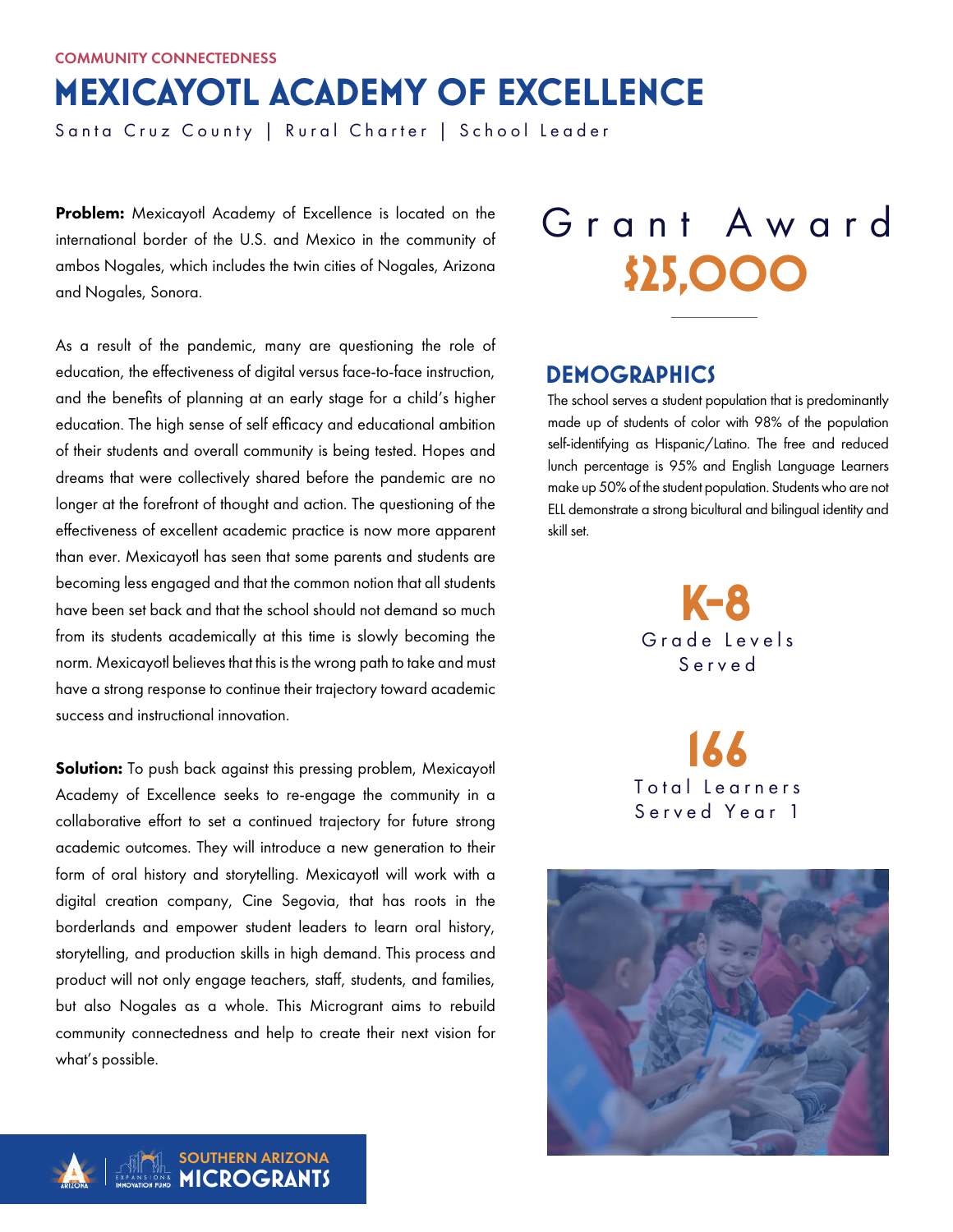**SARSEF** Pima County | Community Organization | Entrepreneur

Problem: According to research from UArizona and Johns Hopkins, 40% of Arizona students are graduating unprepared for the emerging economy. In Tucson, the figure is six out of ten and for students of color the disparity is even greater. Too many students have not been encouraged to pursue STEM careers or learning that builds the transferable skills necessary for the emerging global economy. In addition, many parents are now seeking alternative approaches and nontraditional learning environments for their students. Whether homeschool, micro-schools, or some other innovative approach, more students are in nontraditional learning environments now than ever before. SARSEF is dedicated to creating an equitable, representative STEM pipeline for Arizona students with rigorous STEM programming and learning experiences.

Solution: SARSEF will create STEM learning experiences in rural communities, with a focus on high school learners, and effective ways to reach students in nontraditional learning environments. This Microgrant will enable the team to reach more students and adapt when, where, and how it delivers its programs to remain attentive and responsible to families' needs and choices. SARSEF will reduce a potential barrier for nontraditional learning spaces with the creation of adaptive tools and programs and provide expert support in STEM learning. SARSEF is committed to support parents, families, and students in all learning spaces and aims to increase critical thinking, problem solving, interest in STEM, and improved math and science outcomes. Part of their Microgrant will support outreach and community listening sessions to solicit feedback from nontraditional learning partners to revise service delivery models and related curriculum, resources, tools, and learning opportunities.

# **\$25,000** Grant Award

### **DEMOGRAPHICS**

SARSEF impacted over 50,000 students in Arizona through STEM education programs and activities last year. Of these students reached, 53% were female, 53% were non-white, and 73% of schools served were Title I.

> Grade Levels Served **K-12**

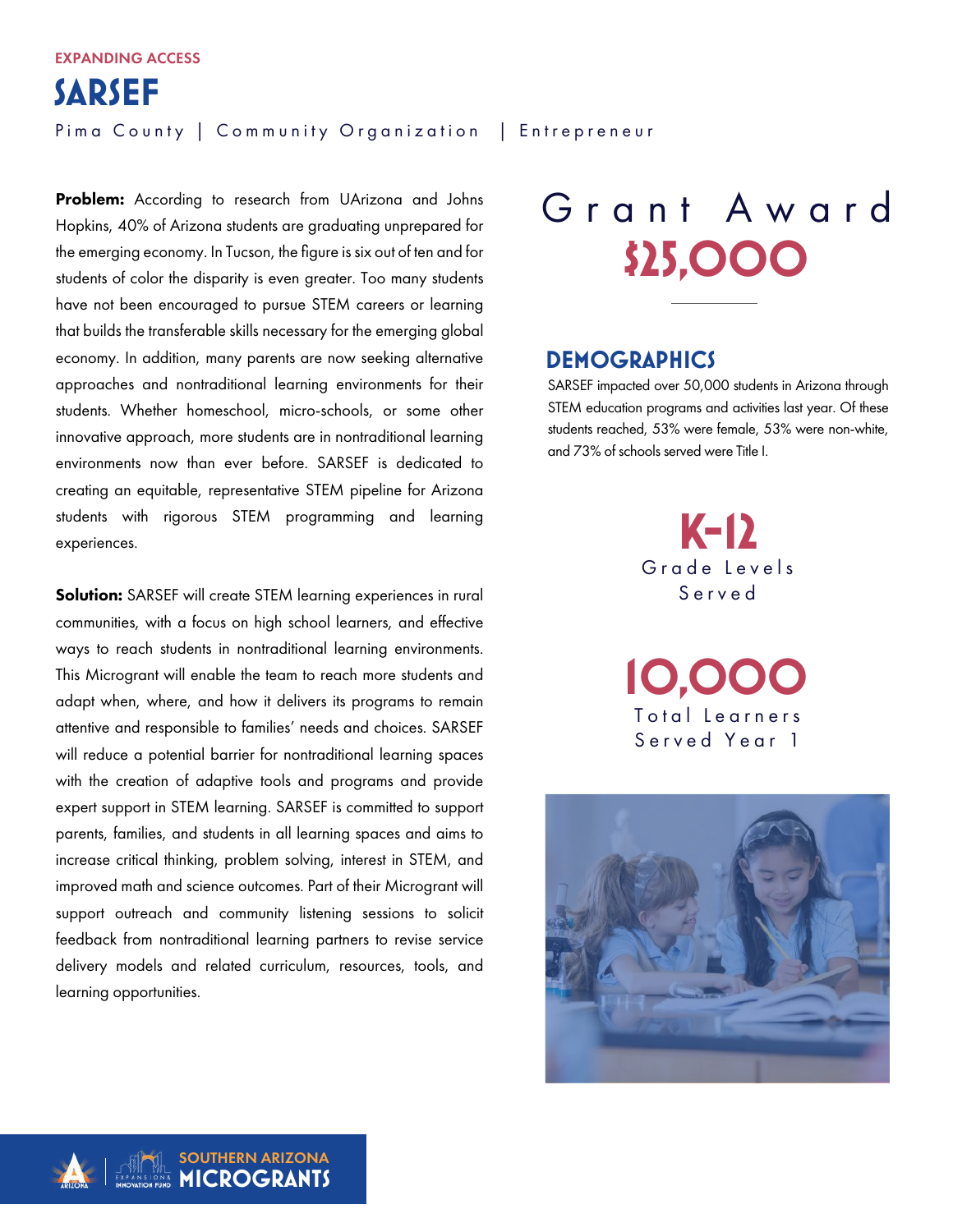## **LITERACY CONNECTS**

Pima County | Community Organization | Entrepreneur

Problem: In Pima County, more than 50% of third-graders are not reading at grade level. Students who don't read proficiently by fourth grade are four times more likely to drop out of high school, a number that rises when those children also come from poverty. New research suggests that most students will begin next academic year even further behind due to the pandemic. Racial and socioeconomic achievement gaps have widened because of disparities in access to computers, home internet connections, and direct instruction from teachers. Even with recent COVID relief funding, reading interventions are costly and directed at specific prescribed skills and outcomes.

**Solution:** Reading Seed offers an innovative solution to low childhood literacy by mobilizing the community to provide individualized, holistic, research-based one-to-one mentoring at local learning sites. At the heart of this model is that collaborative relationships lead to transformational learning. Reading Seed recruits, trains, and supports volunteers to work one-to-one with children reading below grade level. Reading Seed creates an individualized learning experience targeting direct needs and helping youth build a trusting relationship, where their skills and knowledge are valued and their interests are a priority. The Microgrant will help cover the costs of increased, strategic volunteer recruitment for 400 trained volunteer reading coaches and new volunteer training to expand capacity to reach 1,200 children – an increase of 71% over this school year. Students will also be provided with freebooks weekly throughout the school year, chosen specifically to match their reading level and interests. This expansion effort of high-impact tutoring aims to increase reading proficiency for more young learners to develop healthy identities as readers and learners, and ultimately to positively impact third grade students reading on grade level.

# **\$25,000** Grant Award

### **DEMOGRAPHICS**

Reading Seed will partner with 32 sites in Pima County next school year (2022-2023), 100% of which at least 55% of children receive free or reduced-price lunches. The total averages of student ethnicities served over the past three years were: 3% Native American, 5% Asian/Pacific Islander, 67% Hispanic, 5% African American, 17% Caucasian, and 3% Mixed Race.

> Grade Levels Served **K-2**



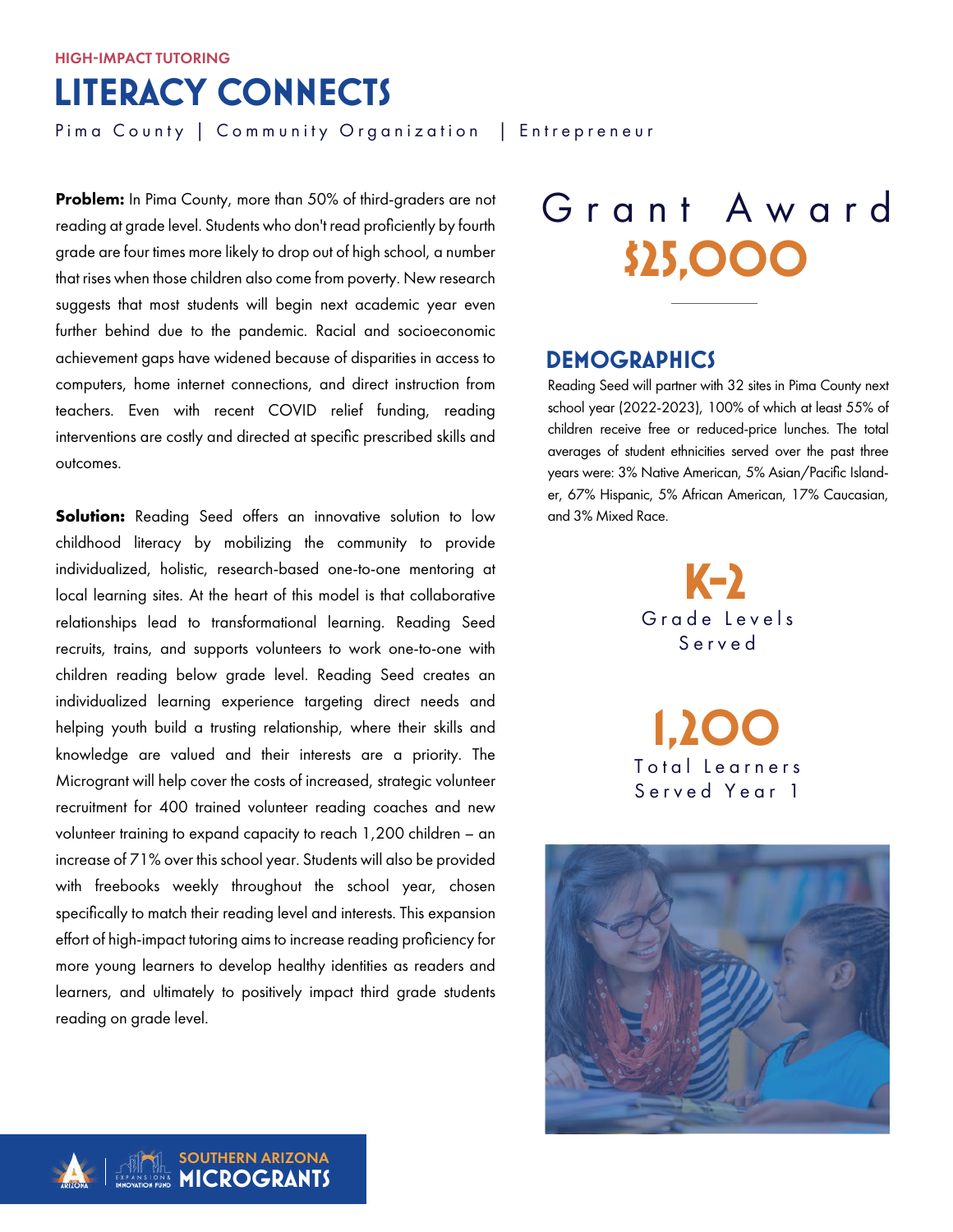### **SANTA CRUZ VALLEY USD NO. 35**

Problem: Students in this rural school district have a limited ability to experience scientific, arts, and cultural sites physically. Rio Rico believes that a virtual reality solution will help captivate and motivate students to a new level of creativity and expression. The SCVUSD No. 35 Teaching, Learning, and Assessment team recently visited the ASU Dreamscape Virtual Reality (VR) program and found multiple uses for this new technology.

**Solution:** Rio Rico High School will pilot a Virtual Reality Lab to provide stimulating and engaging learning experiences thru VR headsets and aligned curriculum. In this space, students will be presented with real world problems to view and solve as well as simulated tactile experiences and visual and sonic experiences in the health and natural sciences that they cannot currently experience. Students will also be able to view and manipulate virtual objects and places they would not otherwise have access to outside the four walls of their classroom. This learning space will help provide personalized learning experiences for each learner.

**Community Partnerships:** ASU Dreamscape Virtual Reality (VR) program





## **DEMOGRAPHICS**

The student population at Rio Rico High School is 98% Hispanic with a free and reduced rate of 90%. According to state test scores, 31% of students are proficient in math and 35% in reading.

> Grade Levels Served **9-12**

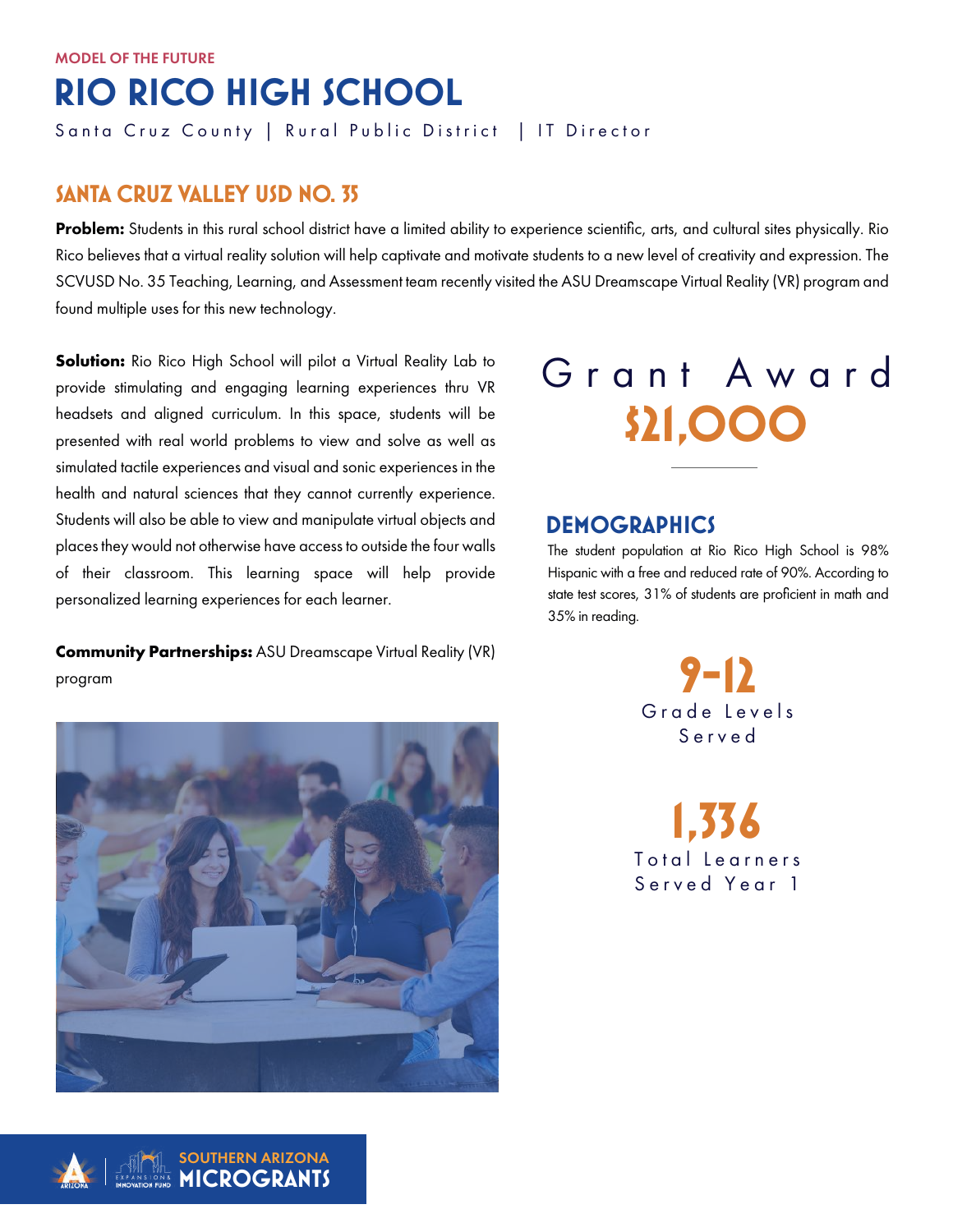## **AGUA CALIENTE ELEMENTARY SCHOOL**

Pima County | Public District | Principal

### **TANQUE VERDE UNIFIED SCHOOL DISTRICT**

**Problem:** Two-time award winner Agua Caliente is in the process of renovating their historical Nature Trail to have two outdoor classrooms but there are obstacles to making the space more accessible and usable to teachers, students, and the broader community. Enhancing the overall academic rigor thru outdoor education is a top priority for Agua Caliente Elementary and with these resources will build their natural environmental studies program, develop a STEM project-based learning curriculum, create an outdoor science learning lab, and grow student leadership and interest in science.

**Solution:** Agua Caliente will utilize the Southern Arizona Microgrant to leverage matching funds from their school district to create an outdoor science lab, enhance an outdoor learning space for research and learning in a natural desert ecosystem, engage in project-based learning experiences, and add a STEM teacher to lead the outdoor learning space. Incorporating and participating in Citizen Science projects will advance the students' educational learning as well as teach them the benefits of contributing to national science research to improve the world. Completing the outdoor learning space within the historical nature trail with nature cameras, a weather station as well as science equipment and lab materials will provide not only students, but the community, an opportunity to engage in learning activities and hands-on learning experiences that make an impact beyond the classroom.

# **\$25,000** Grant Award

## **DEMOGRAPHICS**

his learning community serves 500 students, including 9% identifying as gifted, 11% are exceptional education students and 1% that are twice exceptional. The student population is 21% Hispanic, 75% Caucasian, and 4% multiracial.

> Grade Levels Served **K-6**

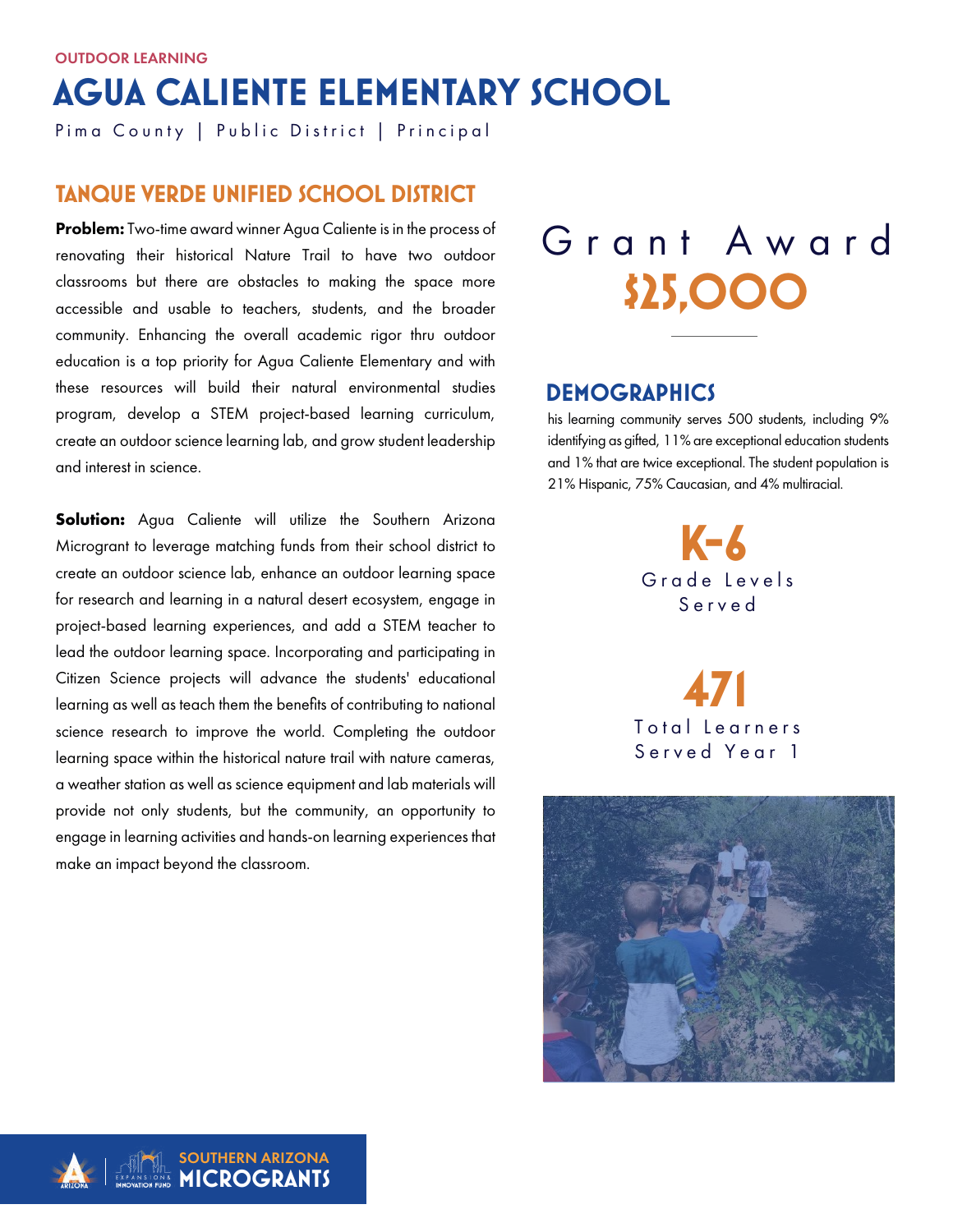## **TANQUE VERDE ELEMENTARY**  OUTDOOR LEARNING

Pima County | Public District | Principal

### **TANQUE VERDE UNIFIED SCHOOL DISTRICT**

Problem: Tanque Verde Elementary leaders are developing innovative kindergarten programming to attract new families to the school. The primary focus is to utilize music instruction to improve student achievement and provide students an outlet that is engaging and gets students excited about coming to school and learning. As an added benefit, the school is working to see a decline in playground and classroom discipline incidents as students are more engaged with creating music and a healthy outlet. TV Elementary is seeking new ways for children to be physically and intellectually engaged in an outdoor setting.

**Solution:** It is a well-known fact that music helps students to develop intellectually, socially and emotionally while also enhancing overall motor skills, language and literacy. TV Elementary is creating innovative spaces for outdoor musical adventures and lessons by adding large musical instrument structures to the kindergarten and primary playgrounds. During the day, the music teacher will teach proper techniques for each instrument and provide space and time for students to explore, improvise, and experience musical concepts. Music helps the body and the mind work together so providing creative learning spaces on the playground for recess and outside learning will have a positive impact on learning in the classroom. The school will collaborate with community partners to create Community Learning Hubs in the outdoor musical spaces and provide an after-school music learning hub for students to practice skills, create, and spark renewed passion and joy for learning outside of the classroom and outside of the school day.

## **\$25,000** Grant Award

## **DEMOGRAPHICS**

This learning community serves 650 students with 60% utilizing Open Enrollment from the surrounding Tucson area. Student population is 69% Caucasian, 23% Hispanic and the remaining 8% are a mix of Native American, African American, and Asian.

> Grade Levels Served **PREK-6**

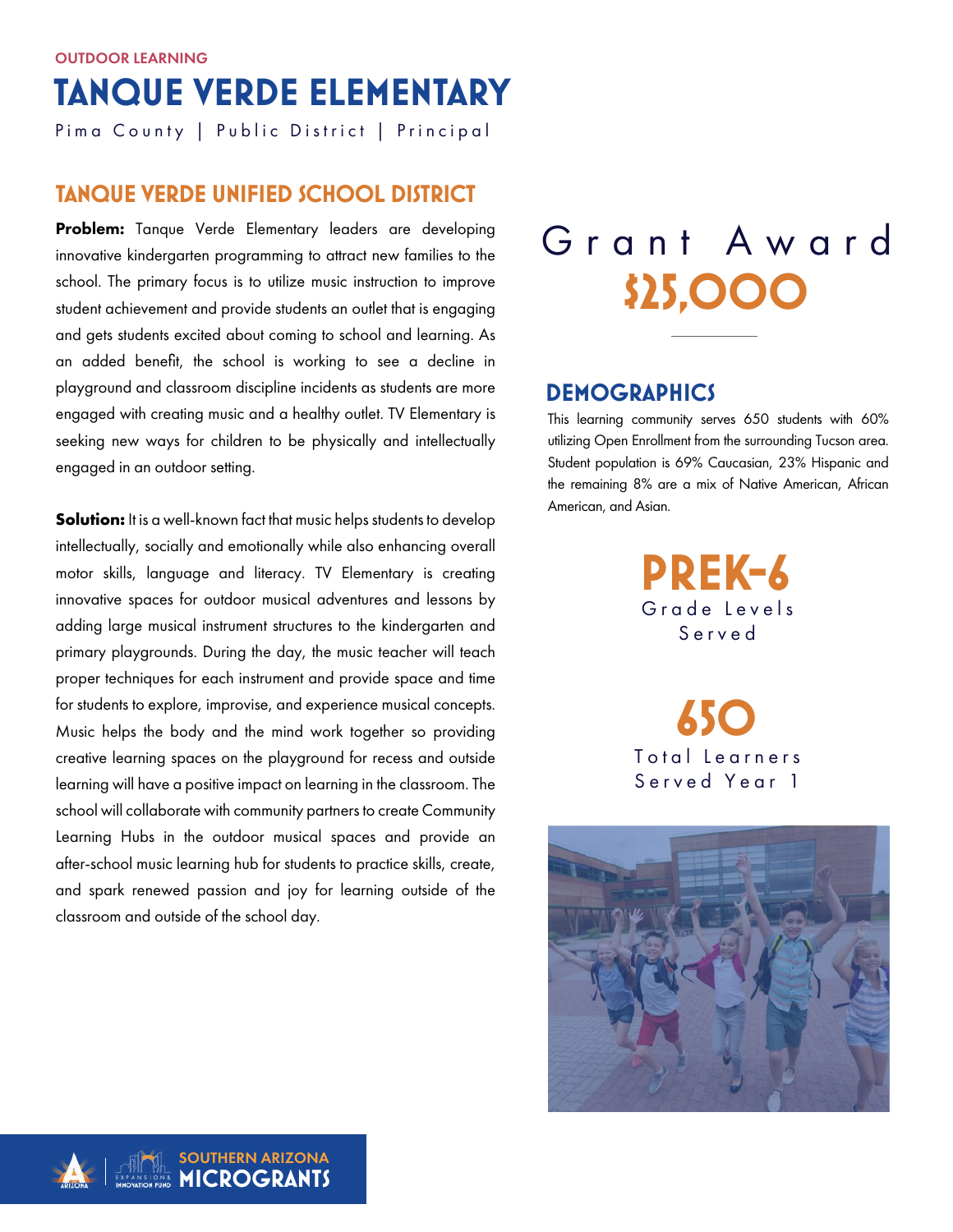## **NO MORE FAILING SCHOOLS**

Pima County | Community Organization | Entrepreneur

Problem: Children of color persistently score low on standardized achievement tests in math. This group of students was also disproportionately impacted by COVID academically. In addition, minority girls continue to be underrepresented in STEM-related fields. Mathematic skills are the key to entry into STEM-related fields of study. Through this innovative idea, third through fifth grade girls will receive support to build their math confidence and math skills to close that gap and response to COVID learning loss.

**Solution:** Minority girls need intentional opportunities to simultaneously develop their math confidence, math identity, and math conceptual knowledge. This innovative approach will provide young girls the opportunity to develop a variety of math skills and knowledge while also building relationships through hands-on, interactive Math Girl Hubs, led by female mathematicians, as well as math exploration in their homes. Real world math activities and Hub exploration sessions will allow the girls to experience the relevancy of math in their daily life through engaging hands-on activities and direct instruction from local mathematicians from the community. Each girl will receive a monthly theme based box, filled with math activities using real-world math experiences to inspire math confidence and math abilities. Boxes also include a caring adult guide, incentives, and affirmations for social/emotional support. Girls will then use the boxes at the Math Girl Hubs for direct instruction, hands-on learning, and continue exploration at home. Parents will also be able to attend the Math Girl Hubs to learn how to provide math support in the home in response to COVID learning loss.

# **\$25,000** Grant Award

#### **DEMOGRAPHICS**

Students participating in the Math Girl Hubs identify as 100% free and reduced price lunch, 100% children of color, 100% girls, and 10-15% are English Language Learners.

> Grade Levels Served **3-5**



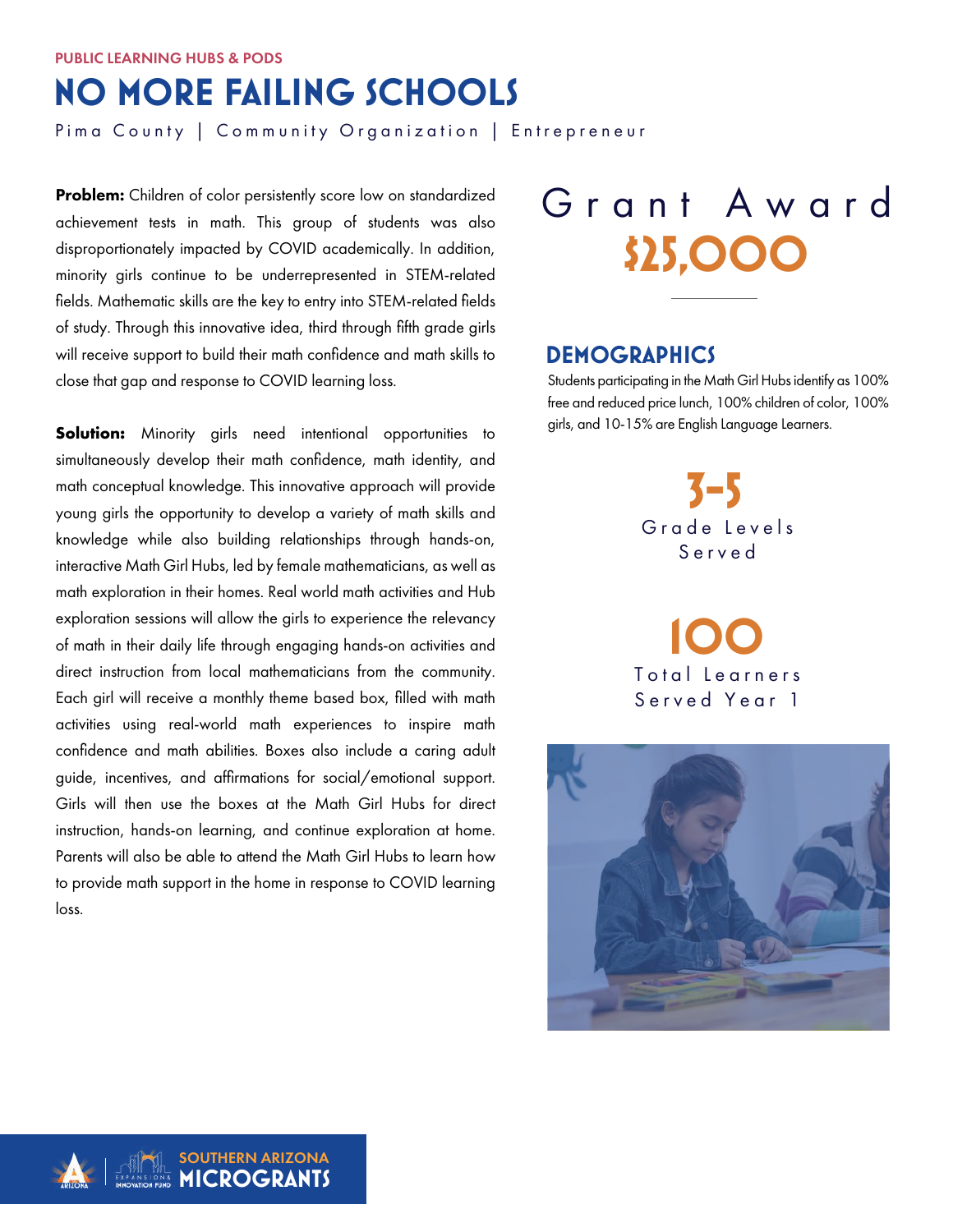**C. E. ROSE K-8** 

Pima County | Urban Public District | Teacher

### **TUCSON UNIFIED SCHOOL DISTRICT**

Problem: Until the fall semester of 2021, the students at C. E. Rose had not been exposed to the computer science of coding. C.E. Rose wants to see their students compete with equal opportunity for high-demand technology careers to other students at public or private schools with access to modern technology and rigorous computer science coursework. The goal is to introduce coding to 7th and 8th grade students who should have been introduced as early as second grade – or roughly five years prior.

**Solution:** C.E. Rose will create a student-led technology mentorship program with a local high school and create a STEM Learning Hub with 3D printing, design, and virtual reality technology, robotics, circuit board, and handheld devices to empower students to see codes work in a real physical environment. Different grade levels will synergize and collaborate thus removing learning barriers and empowering C.E. Rose to meet the needs of all learners. Student-led mentorship will foster the younger students to be intellectually engaged with this challenging content and spark interest in coding as they see robotics and other technology in action. Students will have the opportunity to build academic connections with high school mentors, which will foster a sense of community and comfort when transitioning to high school and will motivate them to participate and sign up for classes in computer programming. This student-led approach encourages student-centered learning by fostering the sharing of decision making and teaching for both learners and mentors giving rise to a greater curiosity for learning and unleashing knowledge and wisdom in every student. Students will also be able to take home devices for learning with their families and friends outside of the STEM Learning Hub.

# **\$25,000** Grant Award

## **DEMOGRAPHICS**

Student population is 95.5% Hispanic, followed by 1.9% native American, 1.6% Caucasian, .4% African American, and .1% Multiracial. 10.4% percent of the population at C.E. Rose is part of the exceptional education program and 11.3% of the students are English Language Learners. 82% of the students meet the income eligibility guidelines to qualify for free and reduced lunch.

> Grade Levels Served **7-8**

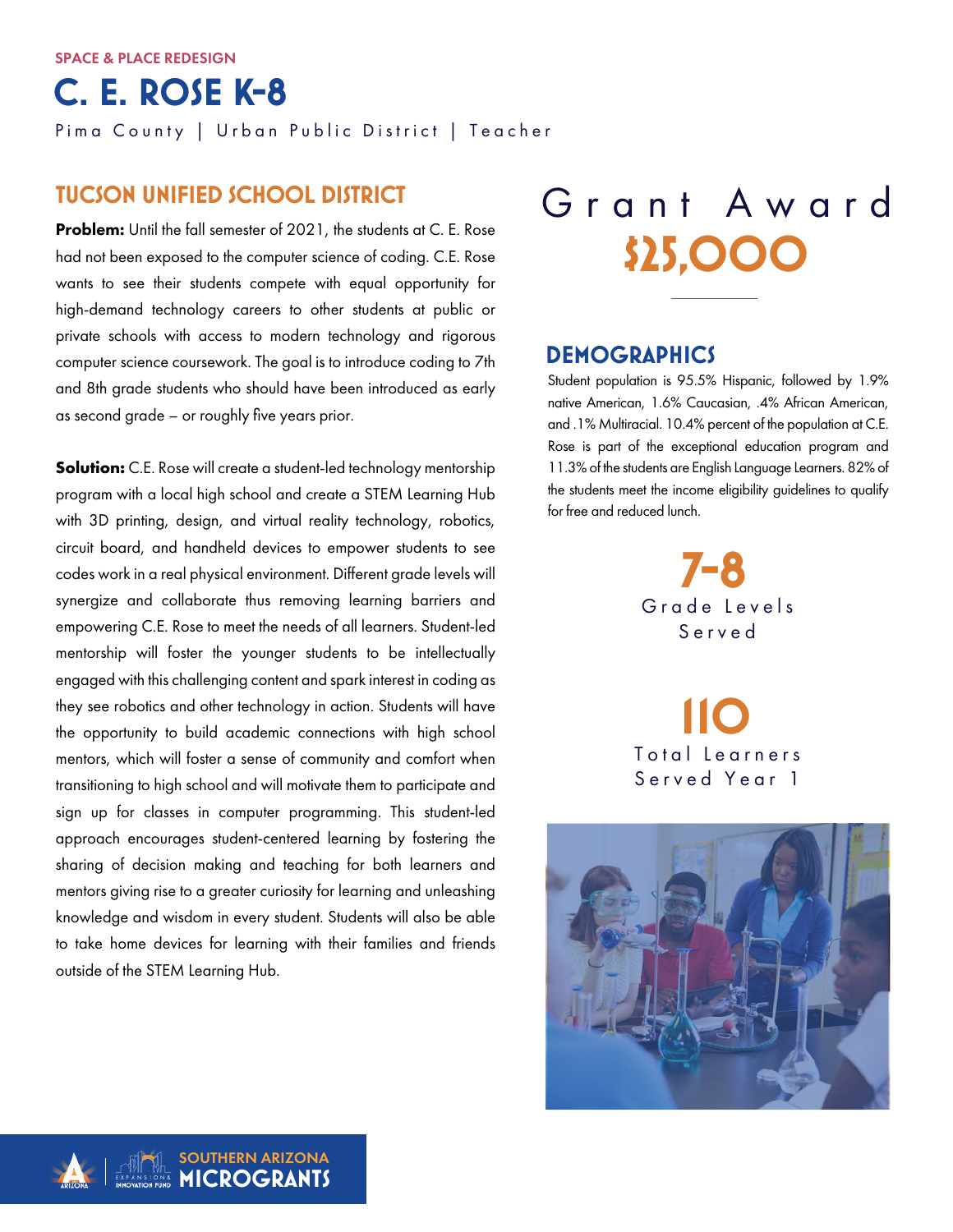## **CRANE ELEMENTARY SCHOOL DISTRICT #13**

Yuma County | Rural Public District | Entrepreneur

Problem: Through the course of the last 18 months, Crane has witnessed an increase in behaviors among exceptional students that detract from their ability to concentrate and focus on learning and positive social/emotional experiences during the regular school day. The pandemic has wrought innumerable changes for students at home and in the community, manifesting in adverse behaviors at school and in class.

**Solution:** Crane will create sensory room spaces to teach students de-escalation strategies for students who are over-stimulated, mental and physical calmness, increased concentration opportunities, improved social exchanges with adults and peers, and fine and gross motor skill development. Students will have a familiar non-traditional learning space to soothe and concentrate to prepare for meaningful learning experiences. Crane will also provide updated sensory resources for students and staff in sites that currently have designated sensory rooms. Parents will also be engaged in Zones of Regulation self-regulation programming and trainings so students can have support at home. The new learning spaces will focus on exceptional students, but ultimately aim to help all students that need a safe and soothing outlet to de-escalate behaviors and improve social exchanges.

# **\$25,000** Grant Award

### **DEMOGRAPHICS**

100% of students qualify for free breakfast and lunch. Student population is 60% Latino, 30% Caucasian, and roughly 5% Asian and African American student population. Nearly 10% of the student body is made up of migrant students and 17% of students are English Language Learners. Crane has a higher-than-average number of gifted students, especially for an incredibly remote school system.

> Grade Levels Served **PREK-8**